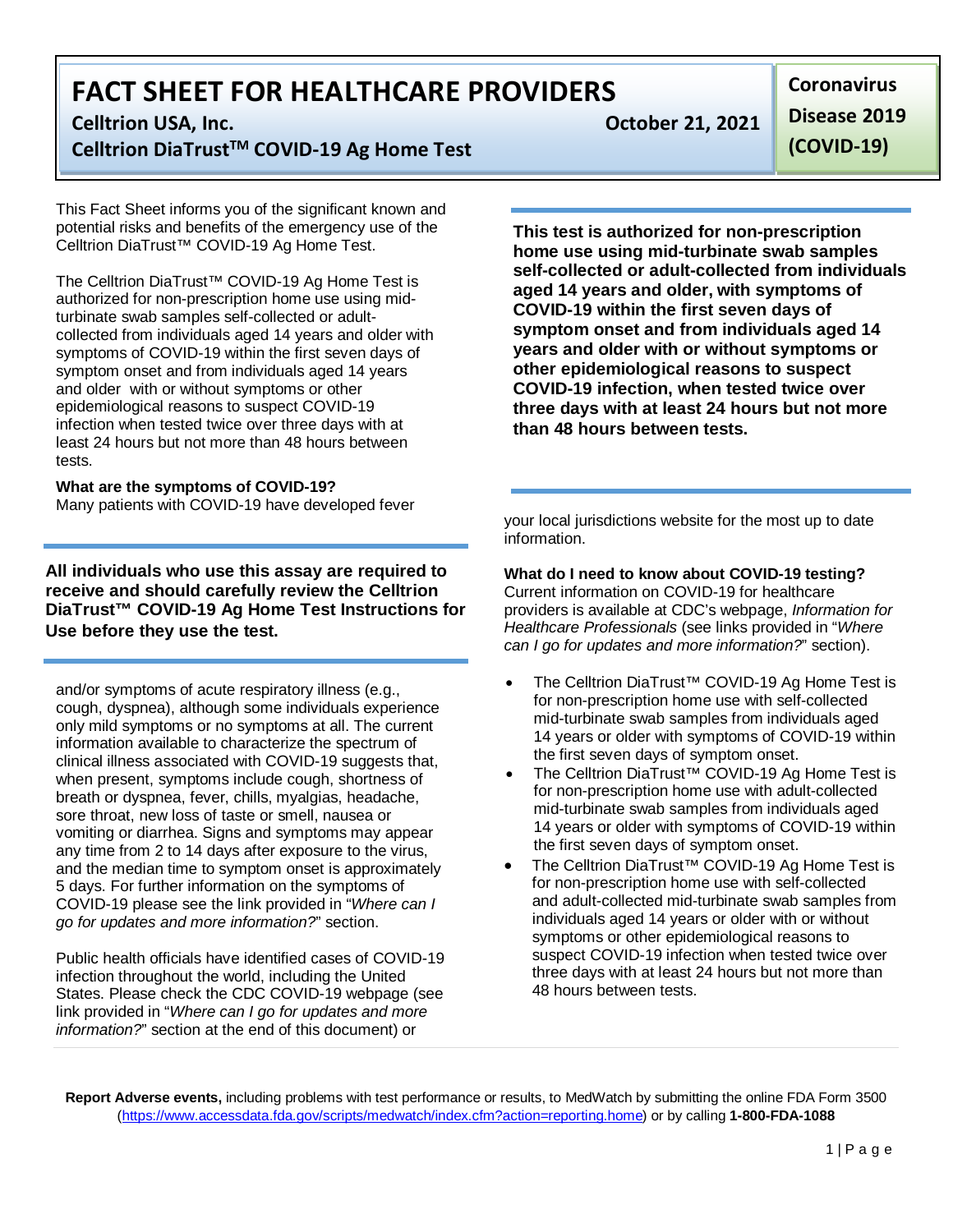### **Celltrion USA, Inc. October 21, 2021**

**Celltrion DiaTrustTM COVID-19 Ag Home Test**

#### **What does it mean if the specimen tests positive for the virus that causes COVID-19?**

A positive test result for COVID-19 indicates that antigens from SARS-CoV-2 were detected, and therefore the patient is infected with the virus and presumed to be contagious. COVID-19 test results should always be considered in the context of clinical observations and epidemiological data (such as local prevalence rates and current outbreak/epicenter locations) in making a final diagnosis and patient management decisions. Patient management should be made by a healthcare provider and follow current CDC guidelines.

The Celltrion DiaTrust™ COVID-19 Ag Home Test has been designed to minimize the likelihood of false positive test results. However, in the event of a false positive result, risks to patients could include the following: a recommendation for isolation of the patient, monitoring of household or other close contacts for symptoms, patient isolation that might limit contact with family or friends and may increase contact with other potentially COVID-19 patients, limits in the ability to work, delayed diagnosis and treatment for the true infection causing the symptoms, unnecessary prescription of a treatment or therapy, or other unintended adverse effects.

Test results are automatically reported through the Celltrion DiaTrust™ COVID-19 Ag Home Test App (Celltrion SafeKey) to relevant public health authorities in accordance with local, state, and federal requirements.

All healthcare providers must follow the standard testing and reporting guidelines according to their appropriate public health authorities.

#### **What does it mean if the specimen tests negative for the virus that causes COVID-19?**

A negative test result for this test means that SARS-CoV-2 antigens were not present in the specimen above the limit of detection. However, a negative result does not rule out COVID-19 and should not be used as the sole basis for treatment or patient management decisions, including infection control decisions. Antigen tests are known to be less sensitive than molecular tests that detect viral nucleic acids. The amount of antigen in a sample may decrease as the duration of illness

**Coronavirus Disease 2019 (COVID-19)**

increases. Specimen collected after day 7 of illness may be more likely to be negative compared to a RT-PCR assay. Therefore, negative results should be treated as presumptive and confirmation with a molecular assay, if necessary, for patient management.

When diagnostic testing is negative, the possibility of a false negative result should be considered in the context of a patient's recent exposures and the presence of clinical signs and symptoms consistent with COVID-19. The possibility of a false negative result should especially be considered if the patient's recent exposures or clinical presentation indicate that COVID-19 is likely, and diagnostic tests for other causes of illness (e.g., other respiratory illness) are negative. If COVID-19 is still suspected based on exposure history together with other clinical findings, re-testing or testing with molecular methods should be considered by healthcare providers in consultation with public health authorities.

Risks to a patient of a false negative test result include: delayed or lack of supportive treatment, lack of monitoring of infected individuals and their household or other close contacts for symptoms resulting in increased risk of spread of COVID-19 within the community, or other unintended adverse events.

A negative antigen test should not be the sole basis used to determine if a patient can end isolation precautions. For additional recommendations regarding infection control, refer to CDC's *Discontinuation of Isolation for Persons with COVID-19 Not in Healthcare Settings* (Interim Guidance) (see links provided in *"Where can I go for updates and more information?"*  section).

The performance of this test was established based on the evaluation of a limited number of clinical specimens collected between March, 2021 and July, 2021.The clinical performance has not been established in all circulating variants but is anticipated to be reflective of the prevalent variants in circulation at the time and location of the clinical evaluation. Performance at the time of testing may vary depending on the variants circulating, including newly emerging strains of SARS-CoV-2 and their prevalence, which change over time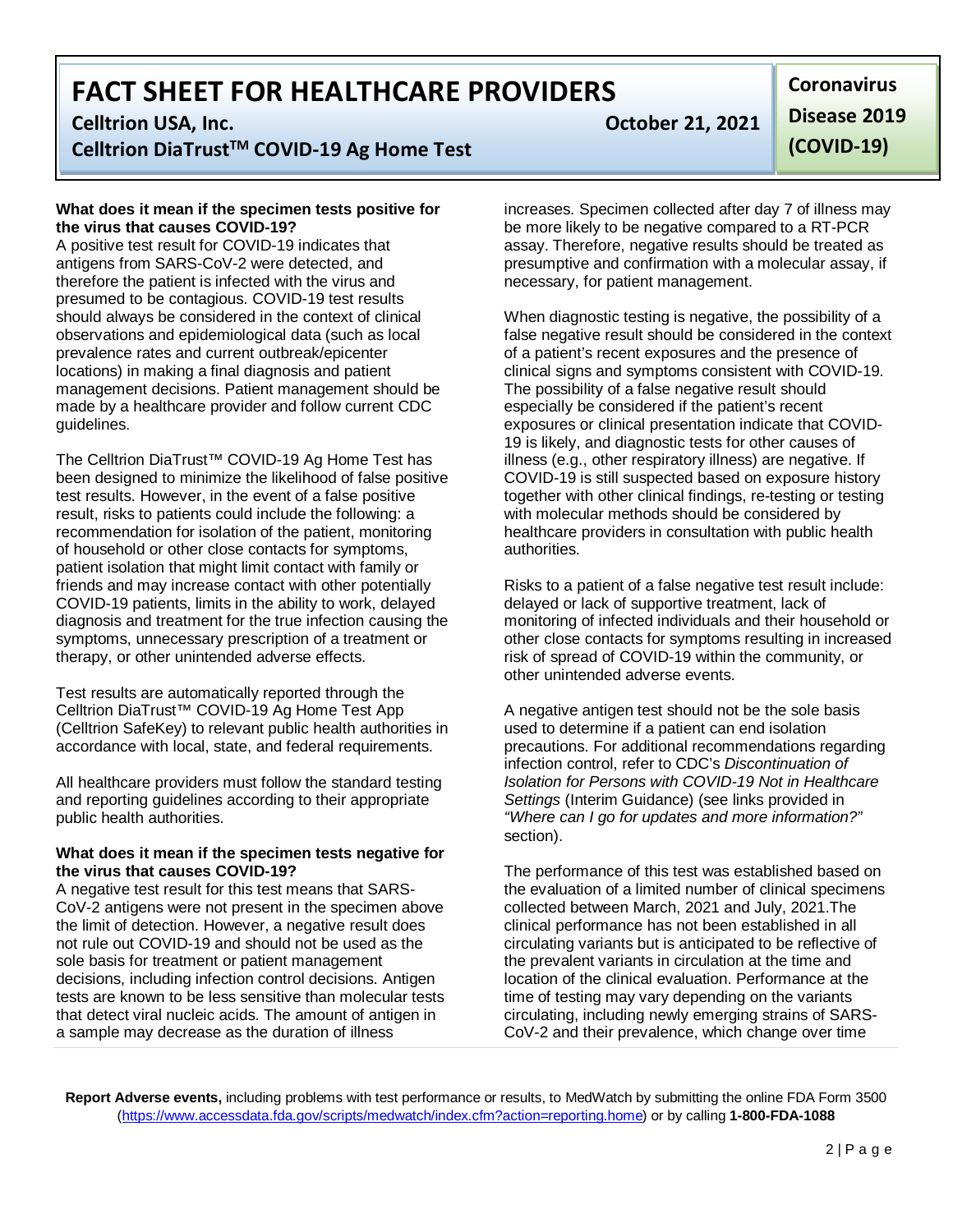### **Celltrion USA, Inc. October 21, 2021 Celltrion DiaTrustTM COVID-19 Ag Home Test**

#### **What do I need to know about Serial Testing in Asymptomatic Individuals?**

In asymptomatic individuals, serial testing may assist in identifying infected individuals and facilitate timely infection control practices. A negative test result does not rule out infection but repeat testing over two or three days may decrease the risk of false negative results. Additional clinical studies are underway to assess the performance of rapid antigen tests when used with serial testing. An initial negative test result should be the first of a minimum of two tests. An asymptomatic individual undergoing serial testing with two or more negative results may require ongoing serial testing or confirmatory testing, depending on patient history and potential exposures. An asymptomatic individual undergoing serial testing with one or more positive results indicates that SARS-CoV-2 antigen is present, but does not rule out coinfection with other pathogens.

Additional confirmatory testing with a molecular test for negative results may be necessary if there is a high likelihood of SARS-CoV-2 infection, such as, an individual with a close contact with COVID-19 or with suspected exposure to COVID-19 or in communities with high prevalence of infection. Additional confirmatory testing with a molecular test for positive results may also be necessary, if there is a low likelihood of SARS-CoV-2 infection, such as in individuals without known exposures to SARS-CoV-2 or residing in communities with low prevalence of infection. For additional recommendations regarding confirmation of antigen test results, please refer to the CDC's Interim Guidance for Antigen Testing for SARS-CoV-2 (see links provided in *"Where can I go for updates and more information?"* section).

#### **What is an EUA?**

The United States FDA has made this test available under an emergency access mechanism called an Emergency Use Authorization (EUA). The EUA is supported by the Secretary of Health and Human Service's (HHS's) declaration that circumstances exist to justify the emergency use of in vitro diagnostics (IVDs) for the detection and/or diagnosis of the virus that causes COVID-19.

**Coronavirus Disease 2019 (COVID-19)**

An IVD made available under an EUA has not undergone the same type of review as an FDA-approved or cleared IVD. FDA may issue an EUA when certain criteria are met, which includes that there are no adequate, approved, available alternatives, and based on the totality of scientific evidence available, it is reasonable to believe that this IVD may be effective in diagnosing COVID-19.

The EUA for this test is in effect for the duration of the COVID-19 declaration justifying emergency use of IVDs, unless terminated or revoked (after which the test may no longer be used).

#### **What are the approved available alternatives?**

There are no approved available alternative tests. Any tests that have received full marketing status (e.g., cleared, approved), as opposed to an EUA, by FDA can be found by searching the medical device databases here: [https://www.fda.gov/medical-devices/device](https://www.fda.gov/medical-devices/device-advice-comprehensive-regulatory-assistance/medical-device-databases)[advice-comprehensive-regulatory-assistance/medical](https://www.fda.gov/medical-devices/device-advice-comprehensive-regulatory-assistance/medical-device-databases)[device-databases.](https://www.fda.gov/medical-devices/device-advice-comprehensive-regulatory-assistance/medical-device-databases)

A cleared or approved test should be used instead of a test made available under an EUA, when appropriate and available. FDA has issued EUAs for other tests that can be found at: [https://www.fda.gov/emergency](https://www.fda.gov/emergency-preparedness-and-response/mcm-legal-regulatory-and-policy-framework/emergency-use-authorization)[preparedness-and-response/mcm-legal-regulatory-and](https://www.fda.gov/emergency-preparedness-and-response/mcm-legal-regulatory-and-policy-framework/emergency-use-authorization)[policy-framework/emergency-use-authorization.](https://www.fda.gov/emergency-preparedness-and-response/mcm-legal-regulatory-and-policy-framework/emergency-use-authorization)